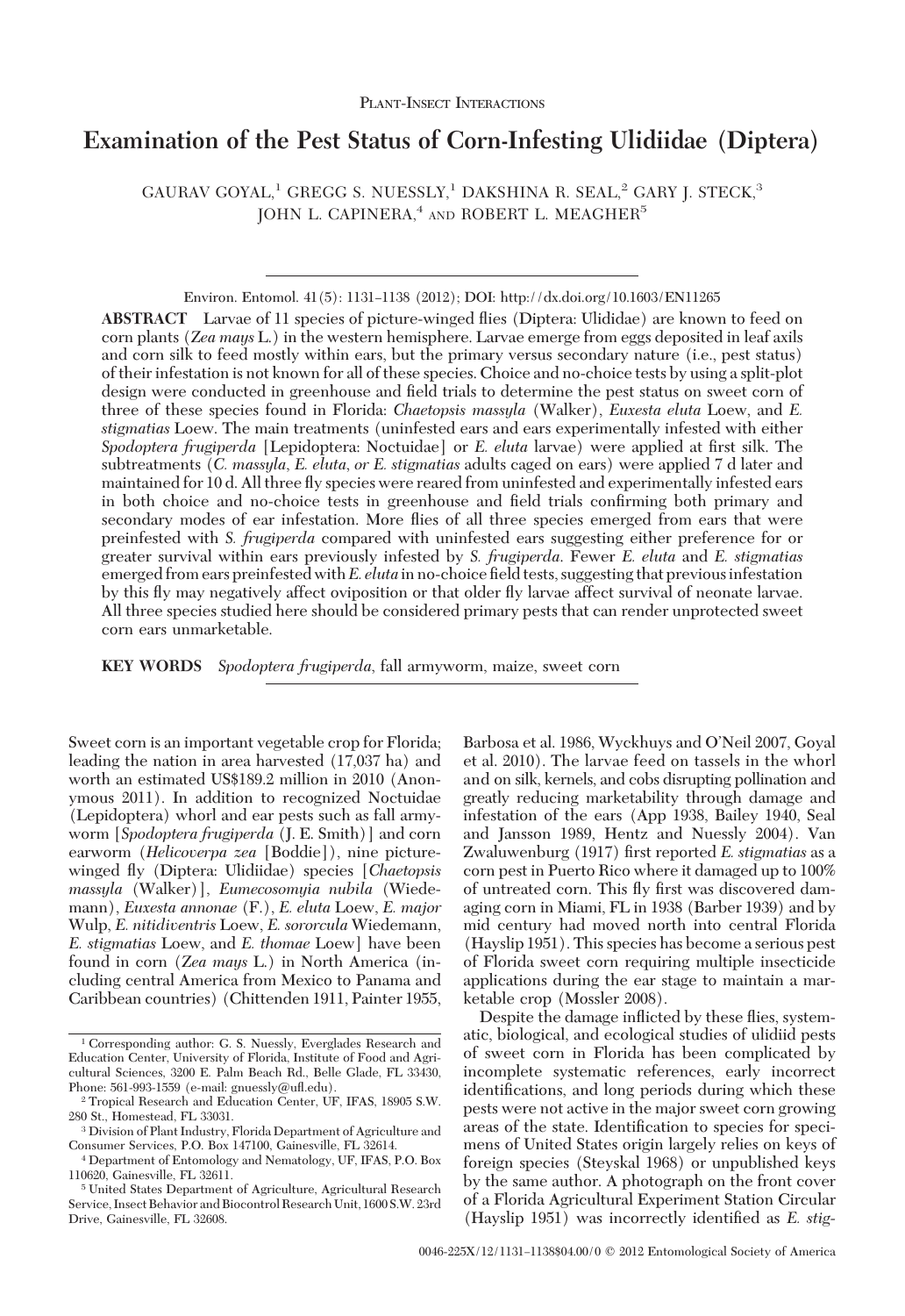*matias* and only recently recognized as *E. eluta* by a distinctive wing character visible in the image. *Euxesta stigmatias* appears to have been a continuous pest in sweet corn in extreme southern Florida (Miami-Dade County). However, based on interviews of current and retired growers by the authors, Palm Beach County growers did not experience problems with these ßies from the late 1950s until early 1991 when it reemerged as a pest in eastern Palm Beach County. Infestations of *E. stigmatias* in sweet corn had again spread northward into the corn-growing region south of Orlando by 1993.

In corn surveys conducted between 2006 and 2008, four ulidiid species were reared from sweet and field corn in Florida (Goyal et al. 2011a). Two species were found throughout the state on field and sweet corn (C. *massyla* and *E. eluta*), whereas two were found only in corn grown in the southern half of the Florida peninsula (*E. annonae* and *E. stigmatias*). Although four species were collected from Florida commercial sweet corn fields, it was not initially known which of the species were primary pests that required pest management strategies to produce a profitable crop. Goyal et al. (2010) determined that *C. massyla* was a primary pest of both field and sweet corn in Florida, but *E. annonae* and *E. eluta* have not been formally studied to determine their pest status in North America.

Knowledge on the pest status of corn-infesting insects is important for the continued development of integrated pest management strategies for corn as new pests emerge. Although control strategies are required to prevent primary pests from entering ears, no treatment is required for pests with a secondary mode of attack as the presence of prior infestation is required for their feeding. Ulidiid eggs frequently have been observed within the entry and exit holes of Lepidoptera larvae on corn ears (G.G., personal observations). Scully et al. (2000) reported *E. stigmatias* and *Spodoptera frugiperda* larvae (J. E. Smith) (Lepidoptera: Noctuidae) infesting ears concurrently in southern Florida. Information on the relative attractiveness of infested versus uninfested ears may be useful for future research on the relative importance of food resources and on potential oviposition cues for these flies. Therefore, the objective of this study was to measure and compare the pest status and relative importance of prior infestation of corn ears by the three most common ulidiid species found infesting sweet corn in Florida: *E. eluta, E. stigmatias,* and *C. massyla.*

# **Materials and Methods**

Choice and no-choice tests were conducted to measure the pest status of the ßies. The studies were conducted in a greenhouse and in fields at the Everglades Research and Education Center (EREC), Belle Glade, FL (latitude: 26.666384, longitude:  $-80.633312$ .

**Experimental Design.** All experiments were arranged as a split-plot design with three main treatments and three subtreatments. The main treatments

were designed to represent the state of ear infestation at the time of exposure to the subtreatments. Main treatments consisted of uninfested ears and ears infested with either *E. eluta* or *S. frugiperda* larvae. Five second-instar *E. eluta* larvae from a laboratory colony maintained at EREC (see details below), or three third-instar *S. frugiperda* larvae (corn strain) from a laboratory colony maintained on artificial diet at the USDA-ARS Insect Behavior and Biocontrol Research Unit, Gainesville, FL, were placed within the silk channel of an ear with the aid of a fine camel's-hair brush (size 0). Preliminary tests determined that these levels of infestation were the lowest to provide consistent levels of injury to corn ears. Second-instar *E. eluta* larvae were recognized easily by the nonoverlapping ranges of body length and width (Goyal et al. 2011b). Third-instar *S. frugiperda* larvae were recognized based on their body length, color, and exuvia (Luginbill 1928). All ears were covered with pollination bags (6.25 by 2.5 by 21.25 cm, held tightly around the middle of the ears with rubber bands) between application of the main and subtreatments to avoid unintended insect infestation.

The subtreatments were male:female pairs of *C. massyla, E. eluta,* and *E. stigmatias.* Subtreatments were initiated 7 d after application of the main treatments. In the no-choice tests, the subtreatments consisted of caging one fly species on three ears (see below), each with a different main treatment. Therefore, each ßy species did not have a choice among the three main treatment effects. Each of the three ßy species was introduced to a different subgroup of three ears. One no-choice test was conducted in a greenhouse and another was conducted in the field. Choice tests were conducted in the field by using groups of three adjacent plants (one with each main treatment) enclosed by small cages (see below). Subtreatments in the choice tests were applied by releasing single species of ßies into a cage so that the adults were free to choose to oviposit among the ears with the three main treatments. The subtreatments for choice and no-choice tests were removed 10 d after initiation of the subtreatments. Ear cages were removed along with adults from the no-choice tests and adults were removed from caged plants in the choice tests. The corn ears were re-covered with pollination bags as discussed above In Experimental Design to protect the ears from additional infestation until the end of the test.

Late last-instar Ulidiidae larvae normally leave corn ears to pupate within the soil litter or in the dried silks at the ends of ears (App 1938). *Euxesta eluta* pupae that developed from the main treatment were removed carefully from ears 3 d after application of the subtreatment to avoid any confusion with immatures developing from the subtreatment in which *E. eluta* adults were caged on ears. *Spodoptera frugiperda* larvae take longer to develop to the pupal stage than the ßy larvae and removing them from the ears would have destroyed the microhabitat at the end of the ears where the majority of ulidiid larvae develop. There-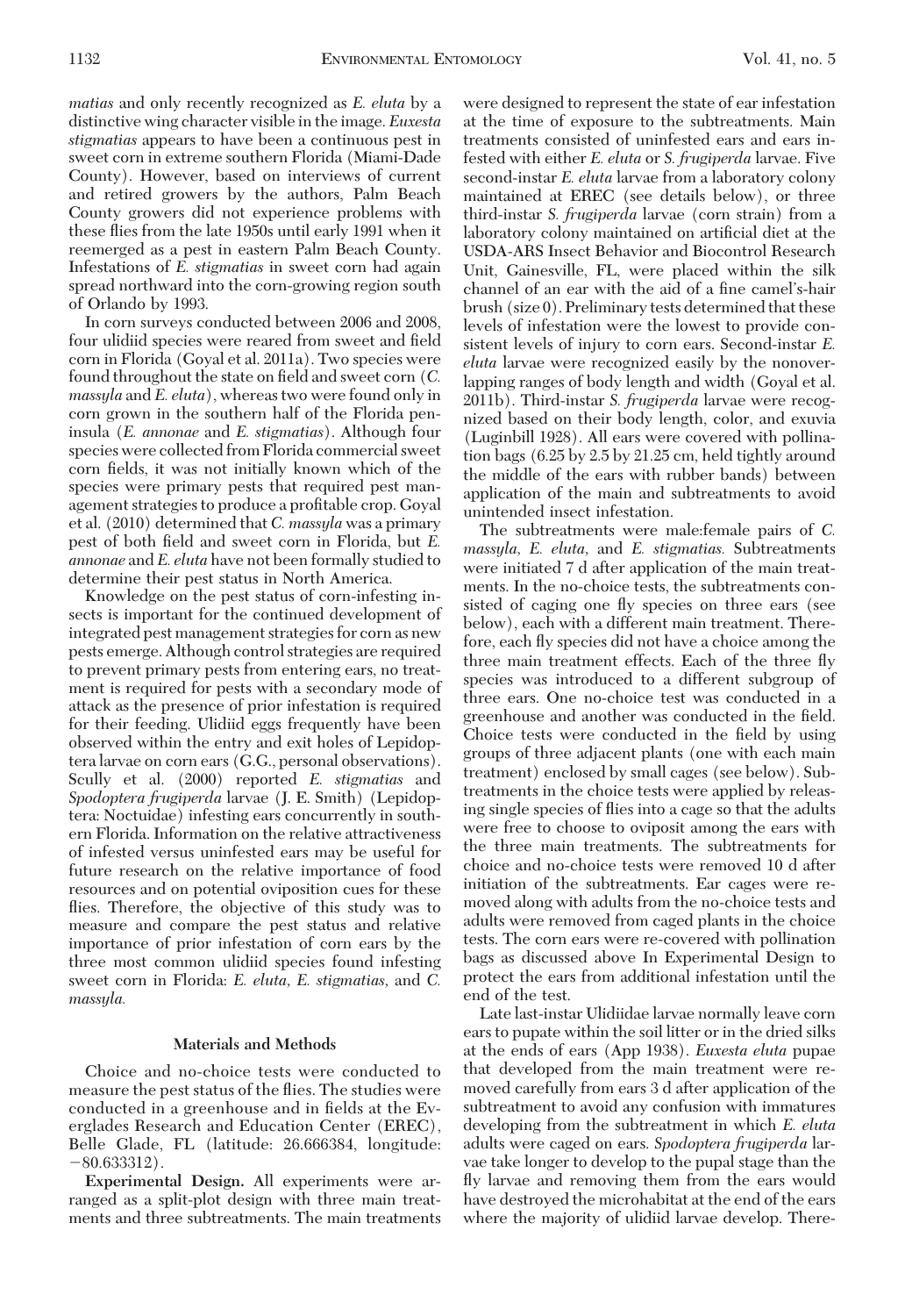fore, the lepidopteran larvae were allowed to complete development within the ears.

The tests were terminated 17 d after initiation of the subtreatments when the top third of each ear was incised using a knife and placed individually in 1.83 liter Ziploc (S.C. Johnson & Son, Inc., Racine, WI) bags. The ears were held in the same conditions as used for colony maintenance (see below). To reduce the accumulation of excess moisture and the growth of fungi, two paper towels were added to each bag and changed every 48 h. The bags were left partially open to facilitate aeration by using box fans. Pupae were removed daily from the bags and placed on moistened filter paper (Whatman 3, Whatman International Ltd, Maidstone, England) in covered petri dishes for adult emergence. The dishes were sealed with Parafilm (Pechiney Plastic Packaging, Chicago, IL) to reduce moisture loss. Adult emergence in the petri dishes was recorded every 72 h.

No-Choice Greenhouse Tests. Studies first were conducted using potted plants in a greenhouse in December 2007 to evaluate the methods for no-choice and choice field tests planned for the following years. Sweet corn ('Obsession', Seminis Vegetable Seeds, Inc., Saint Louis, MO) was planted on 17 October 2007, in 18.9-liter (5-gal) buckets filled with Dania Muck soil collected at the EREC. Fertilizer based on the plant requirements  $(14-14-14$  [N-P-K], 15 g per bucket) was hand-mixed with the soil in buckets one day before planting. Three seeds initially were planted in each bucket and then thinned to one seed per bucket on 5 November. Plants were irrigated as needed. The insecticide Proaxis (gamma-cyhalothrin, Dow Agro Sciences, Indianapolis, IN) was used to protect the plants from Lepidoptera larvae until tassel emergence after which no insecticide was applied. The plants were grown in a fan- and pad-cooled greenhouse maintained within 3.5°C of the ambient temperature. In total, 100 plants were grown in buckets and 72 were used for the experiment.

The corn plants were moved at tassel push into groups of nine plants, each with three subgroups of three plants, in preparation for infestation. One of each of the main treatments (uninfested ear, or experimentally infested with *E. eluta* or *S. frugiperda* larvae) was applied to an ear on one plant in each subgroup. Field-collected ßies of all three species were used for the subtreatments in the greenhouse no-choice test, because laboratory colonies (see below) were not fully established for *E. stigmatias* and *C. massyla* when it was time to initiate the trial. Flies were collected from corn fields at the EREC by using sweep nets over a 6-d period to obtain enough of each species for the trial. The ßies were held under laboratory conditions (see below) so that only apparently healthy and undamaged ßies could be used for the tests. The flies had been held 8–14 d by the time they were used in the trial. Concurrent studies by Goyal (2010) found oviposition rates for these ßies vary from 1 to 23 eggs per day on artificial diet within 5–15 d of adult eclosion. The greatest oviposition for all three species was observed on the eleventh day after adult

eclosion. The preoviposition period for the three species was 10, 3, and 8 d for *C. massyla, E. eluta,* and *E. stigmatias,* respectively. Therefore, to attempt to compensate for expectedlow oviposition potential of these older, field-collected flies, five male:female pairs of flies were used in the greenhouse no-choice tests. They were caged on each ear by using 11 by 30 cm, 17-mesh bags (17 openings perlinear 2.5 cm). A cotton ball dipped in 50–60% honey solution was placed in each bag as food for the adults. The open end of each bag was held tightly around the ear with a binder clip to prevent ßies escaping. The mesh size of the bags was small enough to cage the ßies, but large enough to allow natural pollination of the ears. The subtreatments were maintained for 10 d on the ears during which time dead adults were replaced at 48-h intervals. Eight replicates of the split-plot trials (72 plants total, 24 plants for each subtreatment) were conducted at the same time in the greenhouse.

No-Choice Field Tests. No-choice field studies were conducted during May 2008 at the EREC. Sweet corn (Obsession) was planted 17.8 cm apart on 76.2-cm row-centers on 19 March 2008 in Dania muck soil using a planter unit pulled with a tractor. Liquid starter fertilizer  $(11-34 - 0, N-P-K)$  was applied in the seed furrow at planting after which supplemental fertilizer applications were managed according to local standards (Ozores-Hampton et al. 2012). Insecticides were used to protect the plants from lepidopteran larvae until tassel emergence after which no insecticides were applied. The same procedures for applying and evaluating main and sub-treatments in the greenhouse no-choice trial were used in the field no-choice trial with the following two exceptions. Flies from laboratory colonies (see below) rather than field-collected flies were used in the trial. Only one pair of 5-15 d-old adults was caged on each ear as subtreatments instead of five pairs as used in the greenhouse trial. Preliminary tests with individual lab-reared ßies confirmed that females in this age bracket could deposit a greater number of eggs than the 5-pairs of ßies produced earlier in the greenhouse no-choice tests based on the number of larvae that emerged from ears. Three adjacent plants with one ear each were used for each three-plant sub-group. Nine replicates of the split-plot trials (81 plants total, 27 for each subtreatment) were conducted at the same time in the field.

**Choice tests.** These trials were conducted in the field during December 2009 and May 2010. Sweet corn was planted on 15 and 29 September 2009 ('Garrison', Rogers Brand, Syngenta Seed, Wilmington, DE), 15 February, and 3 March 2010 (Obsession) by using the same planting arrangement and equipment on the same soil type at EREC as for the no-choice field test. Tests were initiated with the observance of first silk emergence from ear tips. Choice tests were conducted within cages (20-mesh, 2.0 m tall by 0.9 m by 0.9 m) supported internally by polyvinyl chloride pipes placed over three adjacent plants within the same plant row. The ends of the pipes were buried 0.4 m beneath the soil and ropes were placed over the tops of the cages and staked to the ground to anchor the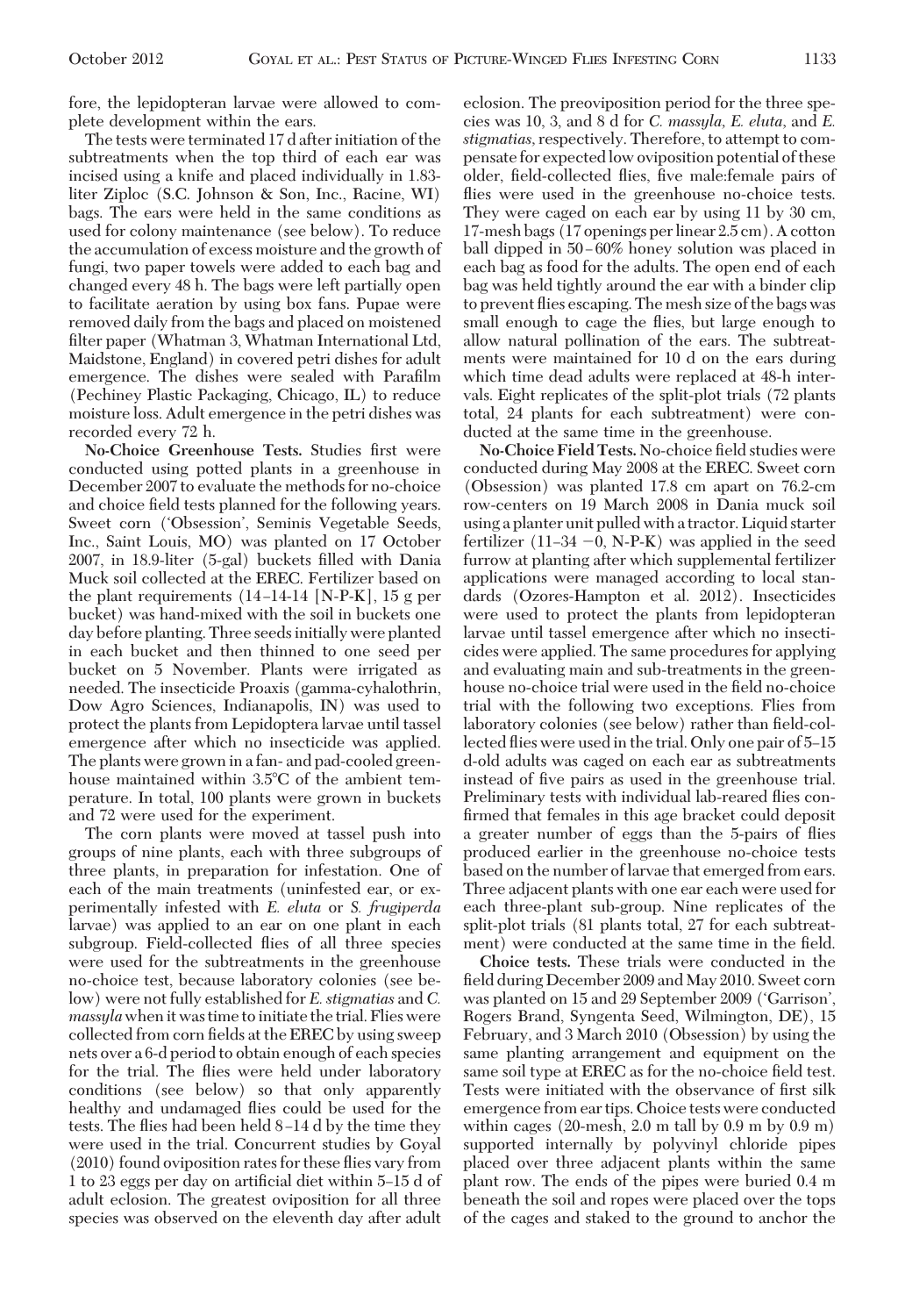cages in inclement weather. Cages were equipped with a full-length zipper to provide easy access to the plants. Three adjacent plants were selected and caged based on the absence of previous insect or mechanical damage to ears. The tips of ears initially were covered with pollination bags held with rubber bands to protect the ears until the main treatments were applied. The three main treatments (i.e., uninfested, experimentally infested with *E. eluta* or *S. frugiperda*) were applied to these ears as above in the no-choice tests and then recovered with the pollination bags within 24 h of caging the groups of three plants. Subtreatments were applied by releasing five pairs of 5–15-dold laboratory-reared ßies of a single species in each cage 7 d after application of the main treatments. The pollination bags were removed from ears before releasing the ßies into the cages. The larger search area afforded the flies in the field cages compared with the individual ear cages used in the no-choice tests supported the decision to use five pairs of lab-reared flies in the choice tests rather than the single pair used in the no-choice field tests. No attempt was made to sample and replace ßies that may have died in the cages to reduce the chances of introducing competing ulidiid species or predators into the cages. Two cotton balls dipped in a 50–60% honey solution were placed in each cage as a food source for the ßies. Ears within the cages were re-covered with pollination bags 10 d after exposing them to the subtreatments. The bags were removed after 7 d and ears harvested and held for adult emergence as above for the no-choice tests.

The choice field tests were repeated four times between December 2009 and June 2010. Six replications of the split-plot trial (18 cages, 54 plants total, 18 plants for each subtreatment) were started in each of the first and second weeks of December. Two additional choice field tests also were started in May 2010, but an unequal number of subtreatment replications were established in these later trials to take advantage of all the available cages. Therefore, seven replications each with *C. massyla* and *E. eluta,* and six replications with *E. stigmatias* were started (20 cages, 60 plants total, 21 for each of the *C. massyla* and *E. eluta* subtreatments and 18 for the *E. stigmatias*subtreatments) in each of the first and second weeks of May.

**Colony Maintenance.** Colonies of *C. massyla, E. eluta,* and *E. stigmatias* were initiated from adults collected using sweep nets in corn fields in and around Belle Glade, FL. The flies were brought to the laboratory where they were provided with *Helicopverpa* zea Boddie (Lepidoptera: Noctuidae) artificial diet (product F9393B, Bio-Serv, Frenchtown, NJ) as an oviposition medium and larval food by using the method of Hentz and Nuessly (2004). Mature larvae leaving the diet pupated in cotton balls used to plug the end of diet tubes or in cotton sheets used to line trays where diet tubes containing developing larvae were maintained after removal from oviposition cages. The cotton balls and sheets were placed within the adult oviposition cages to allow the adults to emerge from pupae directly into the colony. All stages of all three species were maintained in an insectary room

maintained at 26.5  $\pm$  1.0°C, 55–70% RH, and a photoperiod of 14:10 (L:D) h. Flies used in the experiment had completed three to six generations before beginning the studies.

**Statistical Analysis.** Analysis of variance of the results of the choice and no-choice tests was conducted using Proc GLM (SAS Institute 2008) because of the unbalanced design of the experiments (i.e., unequal numbers of ears exposed per species). The results of the no-choice tests were conducted separately for the greenhouse versus the field tests because of differences in the environment and the number of ßy pairs caged on the ears between the two tests. The main treatments (ears uninfested, or infested with either *E. eluta* or *S. frugiperda*), subtreatments (ßy species), and their interactions were modeled as the independent variables in the no-choice test analyses. The number of adults that emerged per corn ear was modeled as a dependent variable in the no-choice test analyses. For the choice test analyses, experiment date and its interaction with the other independent variables were added to the list of modeled independent variables. Recent studies on the biology of these ßies indicated that all three species have different reproductive potentials in terms of the number of eggs deposited during their reproductive periods (Goyal 2010). Therefore, the percentages of adults that emerged per cage from each ear were modeled as a dependent variable in the choice test analyses. The percentage of adults that emerged per main effect ear treatment was calculated by dividing the number of adults emerged per ear by the number emerged per cage. The percentages of emerged adults were transformed before analyses by using arcsine-square root to improve the normality and homogeneity of variance. Untransformed data were used for presentation purposes. Least square means were used rather than arithmetic means because of significant interaction among the independent variables. The Tukey's HSD test (SAS Institute 2008) was used for posthoc means separation with  $P \leq 0.05$ .

### **Results**

**No-Choice Tests.** All three ulidiid species oviposited and were able to complete development from egg to the adult stage in uninfested ears, as well as in ears already infested with *S. frugiperda* or *E. eluta* larvae. In the 2007 greenhouse trial, ear infestation  $(F = 2.64;$  $df = 2, 63; P = 0.0794$  and fly species ( $F = 15.86; df =$ 2, 63;  $P < 0.0001$ ), but not the ear infestation  $\times$  fly species interaction ( $F = 0.85$ ; df = 4, 63;  $P = 0.5010$ ), affected the number of adults that emerged from ears. More *E. stigmatias* than *E. eluta* adults emerged from uninfested ears and ears already infested with *S. frugiperda* or *E. eluta* larvae (Table 1). More *E. stigmatias* than *C. massyla* adults emerged from *S. frugiperda*infested ears.

In the 2008 no-choice field study, ear infestation  $(F = 27.22$ ; df = 2, 72;  $P < 0.0001$ ), fly species ( $F =$ 11.34;  $df = 2$ , 72;  $P < 0.0001$ ), and the infestation  $\times$  fly species interaction ( $F = 2.93$ ; df = 4, 72;  $P < 0.0266$ )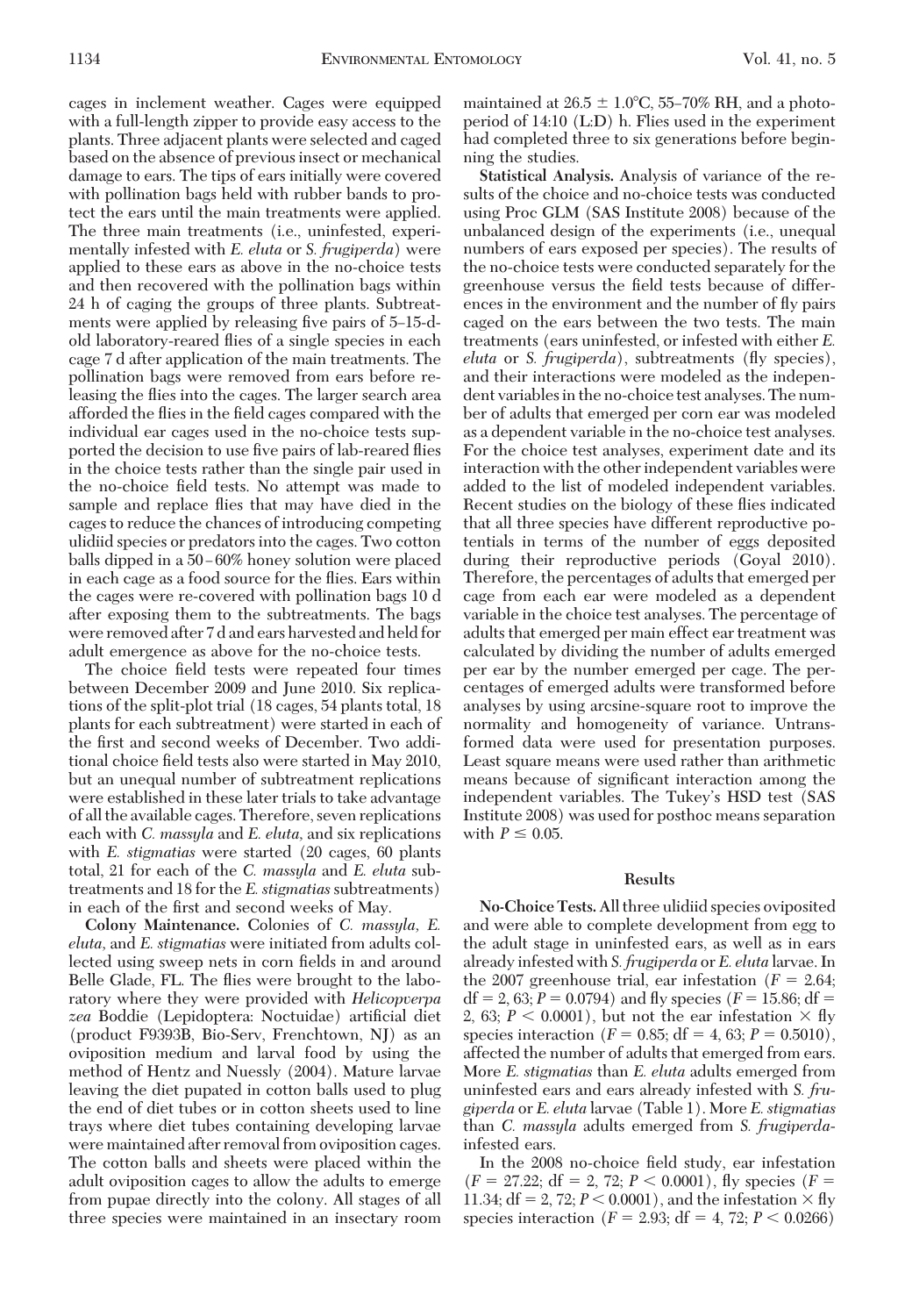| Subtreatment fly species <sup><math>a</math></sup> | Main effects treatment                                                        |                                                                                |                                                                                    |
|----------------------------------------------------|-------------------------------------------------------------------------------|--------------------------------------------------------------------------------|------------------------------------------------------------------------------------|
|                                                    | E. eluta                                                                      | S. frugiperda                                                                  | Uninfested                                                                         |
| C. massyla<br>E. eluta<br>E. stigmatias            | $10.6 \pm 2.5$ cd (2-20)<br>$8.0 \pm 2.5d$ (0-19)<br>$16.9 \pm 2.5$ bc (6-24) | $11.0 \pm 2.5$ cd (0-22)<br>$13.0 \pm 2.5$ cd (0-24)<br>$25.4 \pm 2.5a(13-38)$ | $14.0 \pm 2.5$ bcd (6–40)<br>$10.1 \pm 2.5$ cd (4–18)<br>$21.1 \pm 2.5$ ab (12-29) |

**Table 1. Least square mean SEM (range) number of adults that emerged per corn ear in no-choice tests conducted in a greenhouse in 2007**

Mean  $\pm$  SEM followed by different letters are significantly different (Tukey's HSD,  $P < 0.05$ , SAS Institute 2008). *a n* = 8 per fly species per main effects treatment.

significantly affected the number of adults that emerged from ears. Significantly more adults of all the three species emerged from ears already infested with *S. frugiperda* than with *E. eluta* (Table 2). More *E. stigmatias* and *C. massyla* adults emerged from *S. frugiperda*-infested than uninfested ears. The number of *E. eluta* and *E. stigmatias* that emerged from uninfested ears were greater than from *E. eluta*-infested ears. More *E. stigmatias* and *E. eluta* than *C. massyla* adults emerged from uninfested ears. Greater numbers of *E. stigmatias* than the other two ßy species emerged from *S. frugiperda*-infested ears. The mean number of adults of all three species that emerged per ear was  $1.5\times$  to nearly  $2.4\times$  greater in ears already infested with *S. frugiperda* than with *E. eluta.*

**Choice Tests.** All three ßy species deposited eggs and completed development to the adult stage in uninfested ears and in those already infested by *S. frugiperda* or *E. eluta.* The percentage of adults that emerged per ear was significantly affected by ear infestation  $(F = 63.67; df = 2, 216; P = <0.0001)$  and ear infestation  $\times$  fly species interaction ( $F = 6.53$ ; df = 4,  $216; P = 0.0001$ , but not by fly species ( $F = 0.13; df = 0.001$ ) 2, 216;  $P = 0.8749$ ) or replicate  $(F = 63.67; df = 3, 216;$  $P = 0.9807$ . Data from the four replicates were pooled for mean comparison of adults that emerged per ear, because replicates were not a significant source of variation in the model. Significantly greater percentages of adults of all three ßy species emerged (i.e., subtreatments) from ears preinfested (i.e., main treatments) with *S. frugiperda* compared with those with*E. eluta* (Table 3). Greater percentages of *C. massyla* and *E. eluta* emerged from *S. frugiperda*-infested ears than uninfested ears. A greater percentage of *E. eluta* than *E. stigmatias* emerged from *S. frugiperda*-infested ears, whereas a greater percentage of *E. stigmatias* than *E. eluta* emerged from uninfested ears.

#### **Discussion**

All three fly species were reared from uninfested corn ears in both choice and no-choice tests, indicating that these ßies attack corn as primary pests. This is the first known report of *E. eluta* as a primary pest of sweet corn in North America. All three species also oviposited and completed development in ears already infested with *S. frugiperda* or *E. eluta* larvae, indicating that they can successfully use previously damaged ears as hosts. The current results were in accordance with some of the previous studies done on the primary and secondary nature of these ßies. *Chaetopsis massyla* were reared from uninfested standard sweet corn and *Bacillus thuringiensis*-enhanced sweet corn in commercial and experimental fields in southern Florida (Goyal et al. 2010). The secondary mode of attack of *C. massyla* has been reported on wetland monocots such as cattail, *Typha latifolia* L. (Typhaceae: Typhales) previously damaged by moth larvae (Lepidoptera: Noctuidae), and stems of *Carex lacustris* Willd. (Cyperaceae: Cyperales) previously damaged by larvae of *Epichlorops exilis* (Coquillett) (Diptera: Chloropidae) (Allen and Foote 1992). *Euxesta eluta* was identified as a primary pest of corn by Arce de Hamity (1986) in Jujuy, Argentina. Both Arce de Hamity (1986) and Frías (1981) in Chile reported that *E. eluta* completed development in ears damaged by other insects. *Euxesta stigmatias* has been recognized as a primary pest of sweet corn for over 90 yr (Van Zwaluwenburg 1917) and has been reported as a secondary pest of several fruits (Seal et al. 1996).

The colonization of sweet corn by these flies likely began as an extension of feeding habits that evolved along with the development of maize as a crop in Central America. Picture-winged ßies have been recognized as pests of field corn in Central America for many years (Painter 1955). Field surveys in 2008 and

**Table 2. Least square mean SEM (range) number of adults that emerged per corn ear in no choice tests conducted in the field in 2008**

| Subtreatment fly species <sup><i>a</i></sup> | Main effects treatment                            |                                                      |                                                    |  |
|----------------------------------------------|---------------------------------------------------|------------------------------------------------------|----------------------------------------------------|--|
|                                              | E. eluta                                          | S. frugiperda                                        | Uninfested                                         |  |
| C. massyla<br>E. eluta                       | $15.1 \pm 2.6d$ (10-23)<br>$17.0 \pm 2.6d$ (4-26) | $25.2 \pm 2.6$ bc (8-42)<br>$29.1 \pm 2.6$ b (19-42) | $17.4 \pm 2.6d$ (4-20)<br>$25.4 \pm 2.6$ bc (8-36) |  |
| E. stigmatias                                | $18.2 \pm 2.6$ cd (10-29)                         | $43.3 \pm 2.6a$ (21-58)                              | $26.9 \pm 2.6$ b (20-35)                           |  |

Mean  $\pm$  SEM followed by different letters are significantly different (Tukey's HSD,  $P$  < 0.05, SAS Institute 2008). *a n* = 9 per fly species per main effects treatment.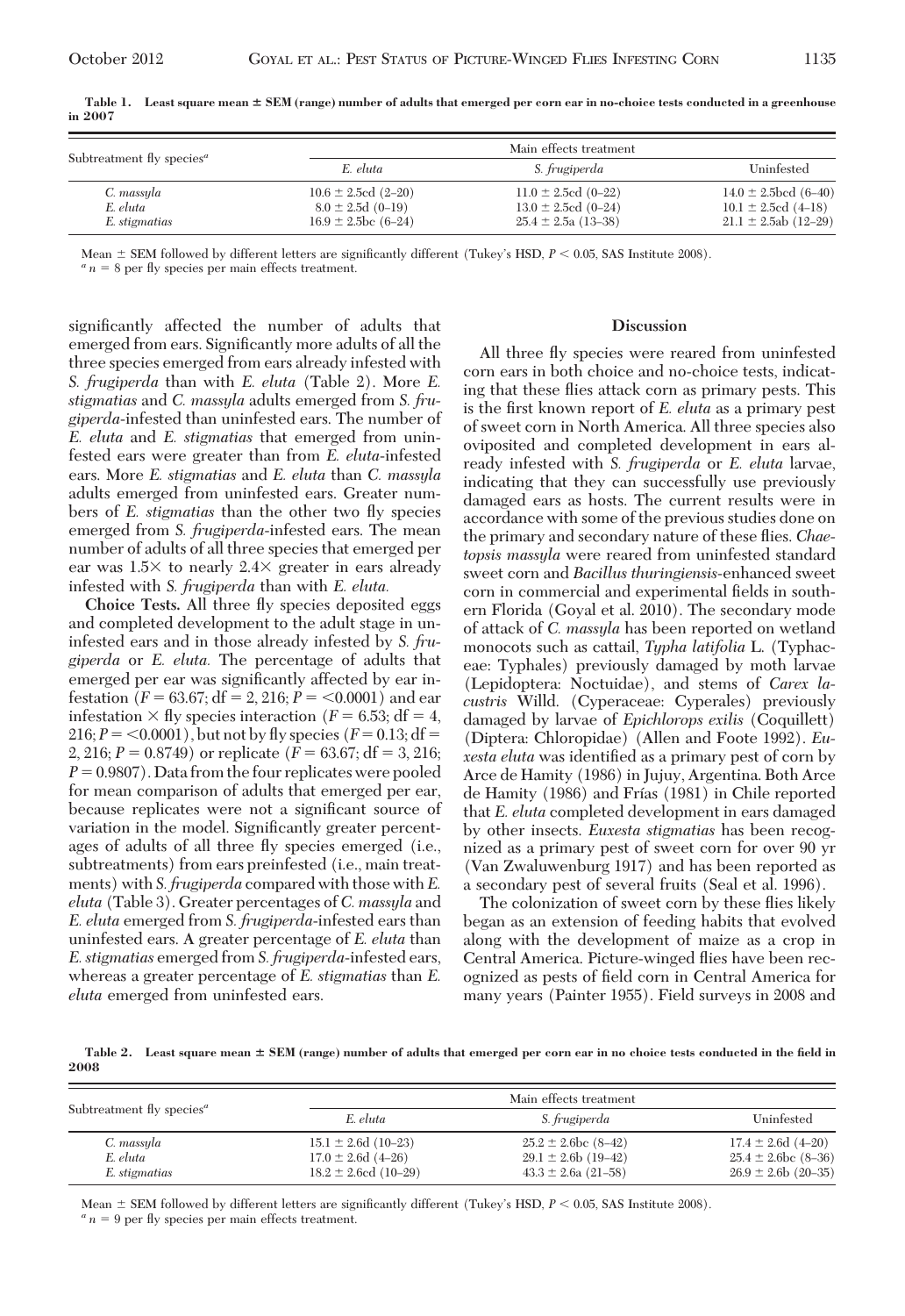| Subtreatment fly species <sup>a</sup> | Main effects treatments    |                           |                             |  |
|---------------------------------------|----------------------------|---------------------------|-----------------------------|--|
|                                       | E. eluta                   | S. frugiperda             | Uninfested                  |  |
| C. massyla                            | $17.5 \pm 3.6$ de (0-52.2) | $57.8 \pm 3.6ab$ (0-100)  | $24.7 \pm 3.6$ cde (0-87.5) |  |
| E. eluta                              | $16.9 \pm 3.6$ de (0-100)  | $68.1 \pm 3.6a$ (0-97.7)  | $14.9 \pm 3.6$ e (0-43.8)   |  |
| E. stigmatias                         | $22.0 \pm 3.8$ de (0-40)   | $43.2 \pm 3.8$ bc (0-100) | $34.7 \pm 3.8$ ed (0-100)   |  |

**Table 3. Least square mean SEM (range) percentage adults that emerged from corn ears in choice tests**

Mean  $\pm$  SEM followed by different letters are significantly different (Tukey's HSD,  $P < 0.05$ , SAS Institute 2008).<br>
" $n = 24$  ears for E. *stigmatias* and 26 for E. *eluta* and C. massula per treatment.

2009 confirmed that three species of Ulididae also attacked field corn during the R1 and R2 stages in Florida (Goyal et al. 2011a). Sweet corn is historically very new on the time scale of maize development. Beyond the sweetness and softer pericarp traits bread into sweet corn, additional traits for easier hand shucking have resulted in more open silk canals and looser husks. These traits likely allow easier access by ulidiid larvae into ears and results in greater numbers of larvae in the milk- and soft-dough stage kernels of sweet than field corn (Scully et al. 2000). Feeding tunnels produced by *S. frugiperda* larvae through the silk channel may further ease the access of ulidiid larvae to the cob and kernels compared with ears without substantial silk channel damage (Nuessly et al. 2007).

The results of greater numbers and percentages of flies emerging from *S. frugiperda*-infested than uninfested ears in both choice and no-choice trials indicates that oviposition by these three ßy species was not deterred by prior infestation. Several genera of Ulidiidae are saprophagous with some phytophagous in nature (Hawley 1922, Chittenden 1927, Merrill 1951, Allen and Foote 1967, Kameneva and Korneyev 2010). It is possible that *C. massyla, E. eluta, and E. stigmatias* evolved their feeding habits from saprophagous to phytophagous as more accessible plant foods became available. Allen and Foote (1967) found that *Chaetopsis*spp. larvae fed on healthy tissue surrounding the entry wounds in plant stems created by Lepidoptera larvae. These ßies do not penetrate through plant surfaces when they oviposit, so entry into a wider range of plants is likely provided by initial damage caused by other insects that break through the epidermis. Goyal et al. (2012) found eggs of *C. massyla, E. eluta,* and *E. stigmatias* were not able to complete their development to adults on sugarcane (*Saccharum officinarum* L.) stalks until holes were drilled into them. Two studies conducted by Frías (1981) in Chile suggested that*E. eluta* preferred Lepidoptera-infested to uninfested ears. In his first study, *E. eluta* were found only in ears infested with *H. zea* larvae; however, *E. eluta* and *E. annonae* were found in both *H. zea*-infested ears and undamaged ears in his second study.

The results of our trials may indicate the presence of attractive olfactory cues in ears damaged by Lepidoptera larvae that results in significantly greater oviposition in infested compared with uninfested ears. Rojas (1999) found that *Mamestra brassicae* (L.) (Lepidoptera: Noctuidae) deposited significantly more

eggs on cabbage plants previously damaged by locusts than on undamaged plants. However, significantly fewer *E. eluta* and *E. stigmatias* adults emerged from ears that were already infested with *E. eluta* larvae compared with uninfested ears in the 2008 no-choice field tests. It is possible that females of these flies were deterred from depositing eggs in ears infested with fly larvae. Prokopy (1975) determined that female*Rhagoletis fausta* (Osten Sacken) (Diptera: Tephritidae) deposited a pheromone on sour cherries (*Prunus cerasus* L. [Rosales: Rosaceae]) that deterred repeated oviposition attempts by the same species. Alternatively, older larvae already infesting the ears (main treatment) may have negatively affected the development or survival of the neonate larvae that emerged from eggs (subtreatment). In several experiments conducted by Crombie (1944) on inter- and intraspecific competition with two grain-infesting species, *Sitotroga cerealella* (Olivier) (Lepidoptera: Gelechiidae) and *Rhizopertha dominica* (Fabricius) (Coleoptera: Bostrichidae), survival was greatest for whichever species or larvae of the same species infested the grain first. Chemical or physical changes in plants because of herbivory, as well as competition for the same resource, may be affecting outcome of these interactions among the four species tested in the current study.

Differences in the experimental designs of the 2007 and 2008 no-choice tests may have resulted in more flies emerging from ears in the second than first trial. Although fewer pairs of ßies were used in the nochoice field than greenhouse trial, the former used older, field-collected flies compared with the younger, lab-reared ßies in the latter trial. In general, it would be expected that field-collected insects perform better than lab reared ones if other variables (e.g., age, sex) were equal. Glas et al. (2007) showed that field-collected *Chilo partellus* (Swinhoe) (Lepidoptera: Pyralidae) deposited more eggs than laboratory-reared individuals on maíze and vetivar grass [*Vetiveria zizanioides* (L.) Nash]. Laboratory-reared *Ceratitis capitata* (Wiedemann) (Diptera: Tephritidae) had lower larval emergence and a shorter preoviposition period compared with those of field-collected flies (Rössler 1975). However, our studies on the development and reproduction of *C. massyla* and *Euxesta* spp. later determined that egg deposition increases to its maximum around 10-13 d after adult eclosion and then decreases toward the end of their adult life (Goyal 2010). Therefore, even with the assumption of a uniform age distribution with the subsample of field-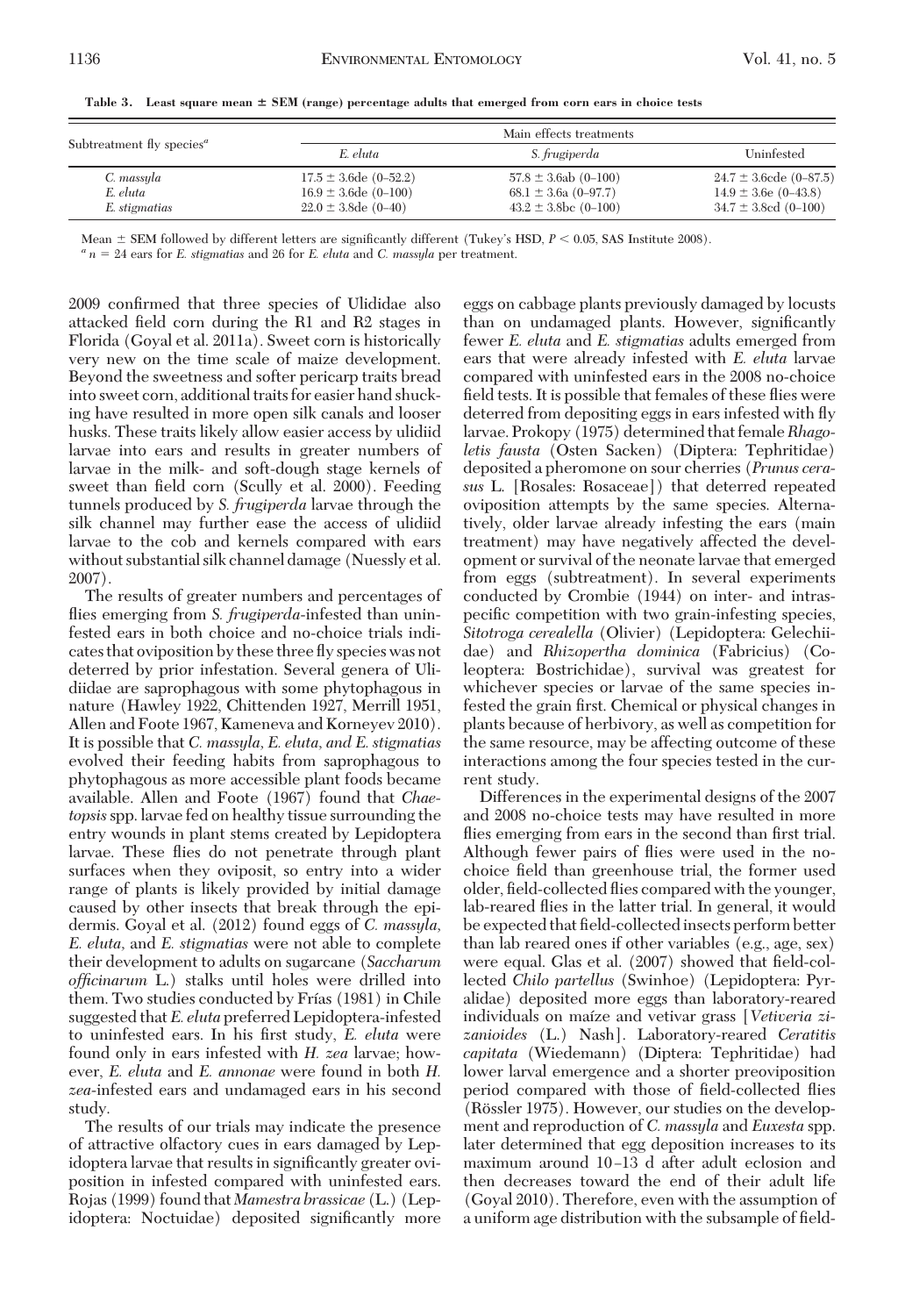collected ßies used in 2007, these adults likely produced fewer eggs than flies within their peak reproductive period obtained from our laboratory colony.

In summary, all three picture-winged ßy species deposited eggs and developed readily on uninfested ears as well as on those previously attacked by Diptera and Lepidoptera pests. More ßies of all three species emerged from ears that were infested with *S. frugiperda* larvae than uninfested ears in choice tests, suggesting either preference for or greater survival within ears previously infested with such larvae. The results suggest that presence of *S. frugiperda* damage in corn fields could attract flies resulting in a greater population of ßies and even greater damage to ears than in fields without army- or earworm damage. Interviews with local pest control advisors confirmed that fields heavily infested with *S. frugiperda* before tassel push are more likely to experience greater numbers of picture-winged flies than fields with low levels of these Lepidoptera pests (G. N., unpublished data). Therefore, control measures for *S. frugiperda* before the sensitive ear stage may help to reduce the relative attraction of flies to sweet corn fields. However, our experience also indicates that ears in fields of standard, as well as *Bacillus thuringiensis*-enhanced sweet corn varieties, with no or very low levels of *S. frugiperda* feeding damage can still become 100% infested by these ßies if not treated with insecticides in southern Florida. Likewise, secondary ears left on plants at harvest to be eventually harvested as silage provide untreated reservoirs of ears (both infested and uninfested with army- and earworms) for ulidiid population development. *Chaetopsis massyla, E. eluta,* and *E. stigmatias*should be considered primary pests of sweet corn.

#### **Acknowledgments**

We thank I. Alanzo, H. K. Gill, M. Gonzalez, N. Larsen, F. Sosa, and J. Terry for assistance with field studies and fly colony maintenance. This research was made possible by a Hand Fellowship from the Dolly and Homer Hand Group, and a Warren Wood Scholarship from the Miami-Dade County Agri-Council.

## **References Cited**

- **Allen, E. J., and B. A. Foote. 1967.** Biology and immature stages of three species of Otitidae (Diptera) which have saprophagous larvae. Ann. Entomol. Soc. Am. 60: 826 -836.
- **Allen, E. J., and B. A. Foote. 1992.** Biology and immature stages of *Chaetopsis massyla* (Diptera: Otitidae), a secondary invader of herbaceous stems of wetland monocots. Proc. Entomol. Soc. Wash. 94: 320-328.
- **Anonymous. 2011.** U.S. Dep. Agric. Vegetables 2010 Summary, January 2011. (http://usda01.library.cornell.edu/ usda/nass/VegeSumm//2010s/2011/VegeSumm-01-27-2011.pdf).
- **App, B. A. 1938.** *Euxesta stigmatias* Loew, an otitid ßy infesting ear corn in Puerto Rico. J. Agric. Univ. P.R. 22: 181-188.
- **Arce de Hamity, M. G. 1986.** Biologia de *Euxesta eluta* (Dip.: Ulididae). Comportamiento en el ataque y putrefaccion de las espigas de maiz. Acta Zool. Lilloana 38: 119-128.
- **Bailey, W. K. 1940.** Experiments in controlling corn ear pests in Puerto Rico. P.R. Agric. Exp. Stn. Circular no. 23.
- **Barber, G. W. 1939.** Injury to sweet corn by *Euxesta stigmatias* Loew in southern Florida. J. Econ. Entomol. 32: 879 – 880.
- Barbosa, P., A. E. Segarra-Carmona, and W. Colón-Guasp. **1986.** *Eumecosomyia nubila* (Wiedemann), a new otitid in Puerto Rico, with notes on the habits of the dipteran species complex of corn. J. Agric. Univ. P.R. 70: 155–156.
- **Chittenden, F. H. 1911.** Some insects injurious to truck crops. Notes on various truck-crop insects. U. S. Dep. Agric. Bur. Entomol. 82: 90-90.
- **Chittenden, F. H. 1927.** *Tritoxa flexa* Wied., the black onion fly (Ortalidae, Dipt.). Can. Entomol. 59: 1-4.
- Crombie, A. 1944. On intraspecific and interspecific competition in larvae of granivorous insects. J. Exp. Biol. 20: 135–51.
- **Frı´as, D. L. 1981.** Diferencias de microhabitats entre *Euxesta eluta* y *Euxesta annonae* (Diptera, Otitidae). Agric. Tech. (Chile). 41: 89-94.
- **Glas, J. J., J. van den Berg, and R.P.J. Potting. 2007.** Effect of learning on the oviposition preference of field-collected and laboratory-reared *Chilo partellus* (Lepidoptera: Crambidae) populations. Bull. Entomol. Res. 97: 415–420.
- **Goyal, G. 2010.** Morphology, Biology and distribution of corn-infesting picture-winged ßies. Ph.D. dissertation, University of Florida, Gainesville.
- **Goyal, G., G. S. Nuessly, G. J. Steck, D. R. Seal, J. L. Capinera, and K. J. Boote. 2010.** New report of *Chaetopsis massyla* (Diptera: Ulidiidae) as a primary pest of corn in Florida. Fla. Entomol. 93: 198-202.
- **Goyal, G., G. S. Nuessly, D. R. Seal, J. L. Capinera, G. J. Steck, and K. J. Boote. 2011a.** Distribution of picture-winged ßies (Diptera: Ulidiidae) infesting corn in Florida. Fla. Entomol. 94: 35-47.
- **Goyal, G., G. S. Nuessly, G. J. Steck, J. L. Capinera, and D. R. Seal. 2011b.** Comparative morphology of the immature stages of three corn-infesting Ulidiidae (Diptera). Ann. Entomol. Soc. Am. 104: 416-428.
- **Goyal, G., G. S. Nuessly, D. R. Seal, G. J. Steck, J. L. Capinera, and K. J. Boote. 2012.** Alternative plants for development of picture-winged ßy pests of maize. Entomol. Exp. Appl. 143: 177-184.
- **Hawley, I. M. 1922.** The sugar-beet root maggot (*Tetanops aldrichi* Hendel), a new pest of sugar-beets. J. Econ. Entomol. 15: 388–391.
- **Hayslip, N. C. 1951.** Corn-silk ßy control on sweet corn, pp. 1–6. Univ. Fla. Agric. Exp. Stn. Circ. S-41, Gainesville, FL.
- **Hentz, M. G., and G. S. Nuessly. 2004.** A technique for rearing the sweet corn pest,*Euxesta stigmatias* (Diptera: Otitidae), on a *Helicoverpa* diet. J. Entomol. Sci. 39: 140-143.
- **Kameneva, E. P., and V. A. Korneyev. 2010.** Ulidiidae (Picture-winged flies), pp. 881-902. *In* B. V. Brown, A. Borkent, J.M. Cumming, D.M.Wood, N. E.Woodley, and M. A. Zumbado (eds.), Manual of Central American Diptera, vol. 2. National Research Council (Canada) Press, Ottawa, Canada.
- **Luginbill, P. 1928.** The fall armyworm. U. S. Dep. Agric. Tech. Bull. 34: 1–91.
- **Merrill, L. G., Jr. 1951.** Diptera reared from Michigan onions growing from seed. J. Econ. Entomol. 44: 1015-1015.
- Mossler, M. A. 2008. Crop profile for sweet corn in Florida. CIR 1233, University of Florida. (http://edis.ifas.uß.edu/ pi034).